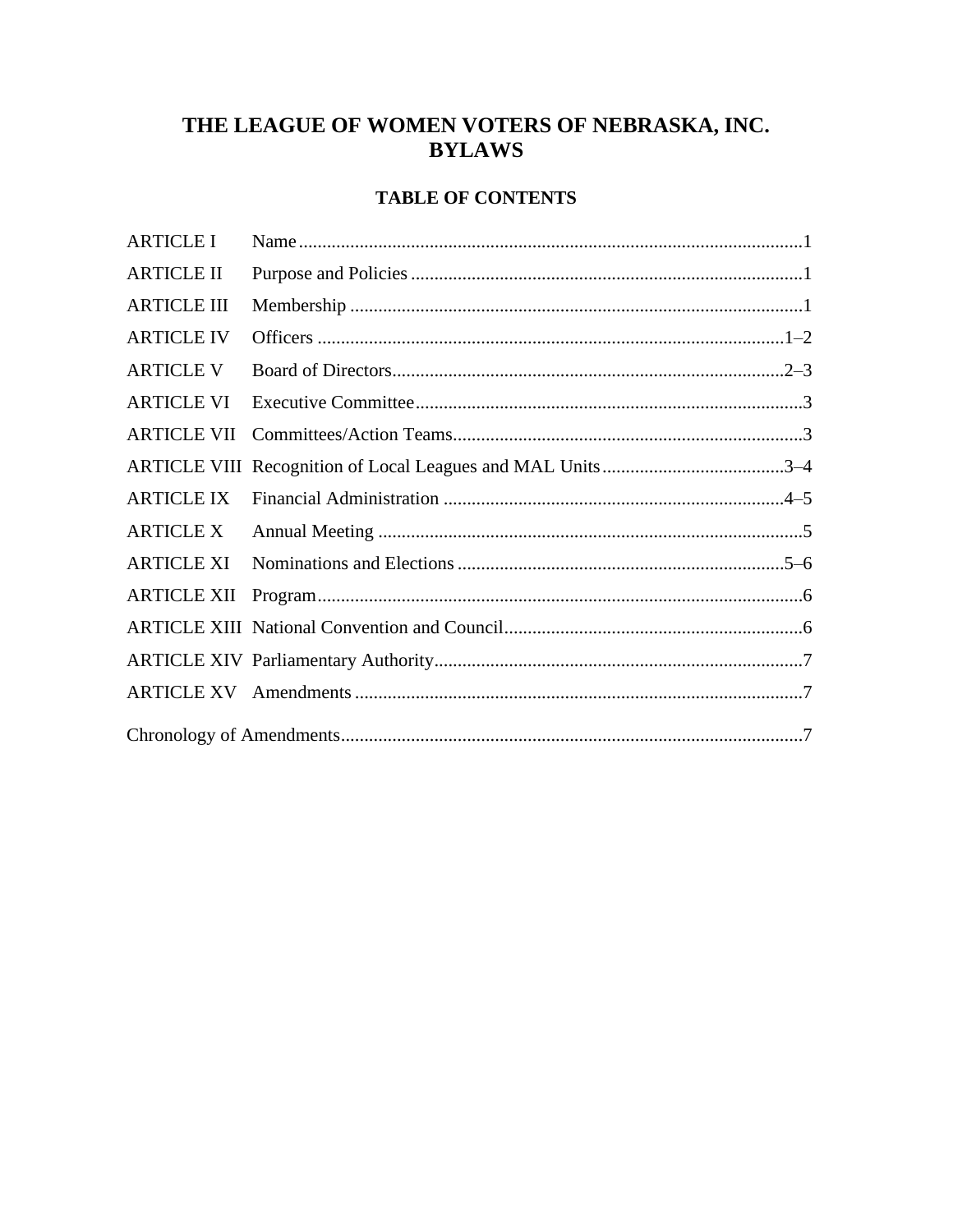| $\mathbf{1}$   | THE LEAGUE OF WOMEN VOTERS OF NEBRASKA, INC.                                                                                                                                                                    |  |  |
|----------------|-----------------------------------------------------------------------------------------------------------------------------------------------------------------------------------------------------------------|--|--|
| 2<br>3         | <b>BYLAWS</b>                                                                                                                                                                                                   |  |  |
| $\overline{4}$ |                                                                                                                                                                                                                 |  |  |
| $\mathfrak{S}$ | <b>ARTICLE I NAME</b>                                                                                                                                                                                           |  |  |
| 6              | Section 1. Name. The name of this corporation shall be the League of Women Voters of Nebraska, Inc.,                                                                                                            |  |  |
| 7<br>8         | hereinafter referred to in these bylaws as LWVNE or as the State League. The State League is an integral<br>part of the League of Women Voters of the United States, hereinafter referred to in these bylaws as |  |  |
| 9              | LWVUS.                                                                                                                                                                                                          |  |  |
| 10             | <b>ARTICLE II PURPOSE AND POLICIES</b>                                                                                                                                                                          |  |  |
| 11             | <b>Section 1. Purpose.</b> The purpose of the LWVNE is to promote political responsibility through informed                                                                                                     |  |  |
| 12             | and active participation in government and to act on selected governmental issues. LWVNE is a public                                                                                                            |  |  |
| 13             | benefit organization. It is organized exclusively for charitable, educational, and scientific purposes,                                                                                                         |  |  |
| 14             | including for such purposes, the making of distributions to League of Women Voters organizations that                                                                                                           |  |  |
| 15             | qualify as exempt organizations described under Section $501(c)(3)$ of the Internal Revenue Code, or                                                                                                            |  |  |
| 16             | corresponding section of any future federal tax code.                                                                                                                                                           |  |  |
| 17             | Section 2. Policies.                                                                                                                                                                                            |  |  |
| 18             | a) Political Policy. The League shall not support or oppose any political party or any candidate.                                                                                                               |  |  |
| 19             | b) Diversity, Equity and Inclusion Policy. The League is fully committed to ensure compliance in                                                                                                                |  |  |
| 20             | principle and in practice with LWVUS' Diversity, Equity and Inclusion Policy.                                                                                                                                   |  |  |
| 21             | <b>ARTICLE III MEMBERSHIP</b>                                                                                                                                                                                   |  |  |
| 22             | Section 1. Eligibility. Any person who subscribes to the purpose and policy of the LWVUS shall be                                                                                                               |  |  |
| 23             | eligible for membership.                                                                                                                                                                                        |  |  |
| 24             | Section 2. Types of Membership.                                                                                                                                                                                 |  |  |
| 25             | a) Voting Members. Persons at least 16 years of age who join the League shall be voting members                                                                                                                 |  |  |
| 26             | of the local Leagues, state Leagues and of the LWVUS.                                                                                                                                                           |  |  |
| 27             | (1) those who live within an area of a local League may join that League or any other local                                                                                                                     |  |  |
| 28             | League;                                                                                                                                                                                                         |  |  |
| 29             | (2) those who reside outside the area of any local League may join a local League or shall be<br>state members-at-large;                                                                                        |  |  |
| 30<br>31       | (3) those who have been members of the League for 50 years or more shall be life members                                                                                                                        |  |  |
| 32             | excused from the payment of dues.                                                                                                                                                                               |  |  |
| 33             | (4) those who are students are defined as individuals enrolled either as full or part-time with an                                                                                                              |  |  |
| 34             | accredited institution excused from the LWVUS per member payment (PMP).                                                                                                                                         |  |  |
| 35             | b) Associate Members. All others who join the League shall be associate members.                                                                                                                                |  |  |
| 36             | <b>ARTICLE IV OFFICERS</b>                                                                                                                                                                                      |  |  |
| 37             | Section 1. Officers. The officers of the League of Women Voters of Nebraska shall be a president, vice                                                                                                          |  |  |
| 38             | presidents, a secretary and a treasurer.                                                                                                                                                                        |  |  |
| 39             | Section 2. Election and Term of Office. The officers shall be elected for a two-year term by the Annual                                                                                                         |  |  |
| 40             | Meeting in odd years, shall assume their duties at the close of that Annual Meeting, and shall serve until                                                                                                      |  |  |
| 41             | the conclusion of the next odd-year Annual Meeting or until their successors have been elected.                                                                                                                 |  |  |
| 42             | Section 3. Co-Officers. If an elected office or appointed office cannot be filled by one member, the                                                                                                            |  |  |
| 43             | office may be filled by two members serving as co-officers with the directors determining the duties of                                                                                                         |  |  |
| 44             | each co-officer. Co-officers share equally the one vote allotted for the office. If only one co-officer is                                                                                                      |  |  |
| 45             | present at a meeting, the co-officer has the full vote. If both are present, but do not agree on a vote, each                                                                                                   |  |  |

may cast a half-vote for the side of the question they support. Presidents and co-presidents may only vote

to create or to break a tie; therefore, unlike other co-officers, co-presidents cannot split their vote unless a

ballot vote is taken.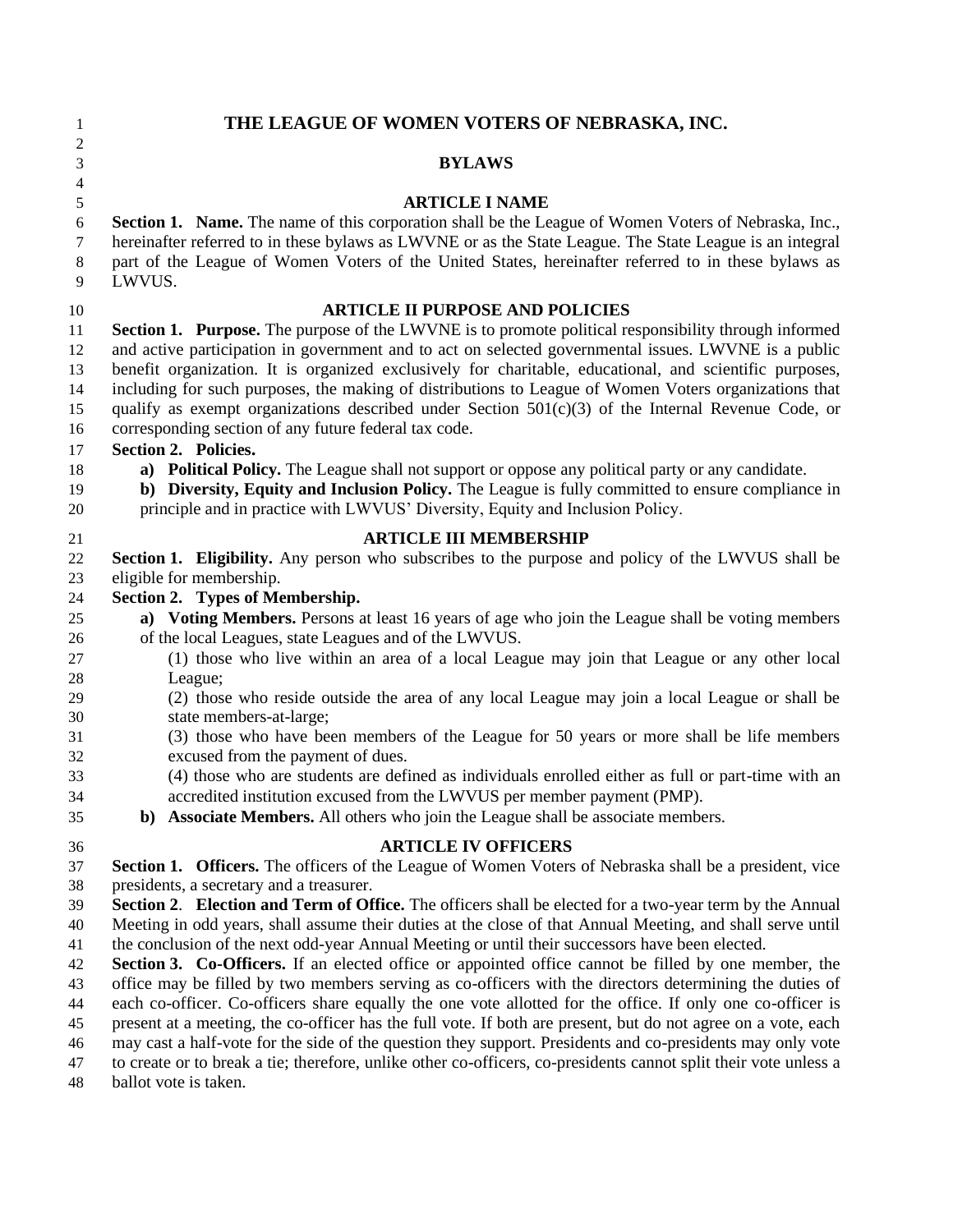**Section 4. Vacancies.** A vacancy in the office of president shall be filled by a vice president as determined by the Board of Directors to serve until the next odd-year Annual Meeting. If no vice president can serve in this capacity, the Board of Directors shall elect one of its members to fill the vacancy. The resulting vacancy or any other elected or appointed vacancy shall be filled by the Board of Directors.

 **Section 5. Duties of Officers.** The elected officers shall perform the duties given in this section and such other duties as are prescribed by these Bylaws, by the General Policy, by the Board of Directors, by the president and by *Robert's Rules of Order Newly Revised*.

 **a) The President.** The president shall preside at all meetings of the corporation and of the Board of Directors unless someone else has been designated by the president to preside. The president may, in the absence or disability of the Treasurer, sign or endorse checks, drafts and notes; shall be an ex- officio member of all committees except the Nominating Committee; and shall have such usual powers of supervision and management as may pertain to the office of the president and perform such other duties as may be designated by the Board.

 **b) The Vice Presidents.** The vice presidents shall perform such duties as the president and Board of Directors may designate.

 **c) The Secretary.** The secretary shall keep minutes of Annual Meetings and of meetings of the Board of Directors. The secretary shall perform such other functions as may be incidental to the office.

 **d) The Treasurer.** The treasurer shall collect and receive all moneys due. The treasurer shall be the custodian of these moneys, shall deposit them in a bank or banks designated by the Board of Directors and shall disburse them upon the order of the Board of Directors. The treasurer shall present periodic statements to the Board at its regular meetings and an annual report to the Annual Meetings.

- The Board shall make arrangements for the annual review of the financial records.
- 

# **ARTICLE V BOARD OF DIRECTORS**

 **Section 1. Composition.** The Board of Directors shall consist of the officers of the State League, a minimum of four elected directors, a minimum of four appointed directors, and a representative designated by each local League and recognized Member-at-Large (MAL) Unit.

 **Section 2. Manner of Selection and Term of Office.** The elected members of the Board of Directors shall appoint a minimum of four additional directors as they deem necessary to carry on the work of the League. The term of office of the appointed directors shall begin upon appointment and continue to the

close of the next odd-year Annual Meeting to coincide with the term of office of the elected officers.

 **Section 3. Qualifications.** No person shall be elected or appointed or shall continue to serve as an officer or director of this corporation unless that person is a member of the League of Women Voters in the state of Nebraska.

**Section 4. Co-Directors.** If an elected or appointed director office cannot be filled by one member, two

members may serve as co-directors. Co-directors share equally the one vote allotted for the directorship.

If only one co-director is present at a meeting, the co-director has the full vote. If both are present, but do

not agree on a vote, each may cast a half-vote for the side of the question they support.

 **Section 5. Vacancies.** Any elected or appointed vacancy may be filled, until the next odd-year Annual Meeting, by a member appointed by the Board of Directors.

 **Section 6. Powers and Duties.** The Board of Directors shall have full charge of the property and business of the corporation with full power and authority to manage and conduct the same, subject to the

instructions of the general membership at the Annual Meeting. The Board shall plan and direct the work

necessary to carry out the Program on state governmental matters as adopted by the Annual Meeting. It

shall accept responsibility delegated to it by the Board of Directors of the League of Women Voters of the

United States for the organization and development of local Leagues, for the carrying out of Program, and

for promotion in the local Leagues of finance programs requisite to further the work of the League as a

whole, including transmission of funds toward the support of an adequate national budget. The Board

shall create and designate such special committees as it may deem necessary.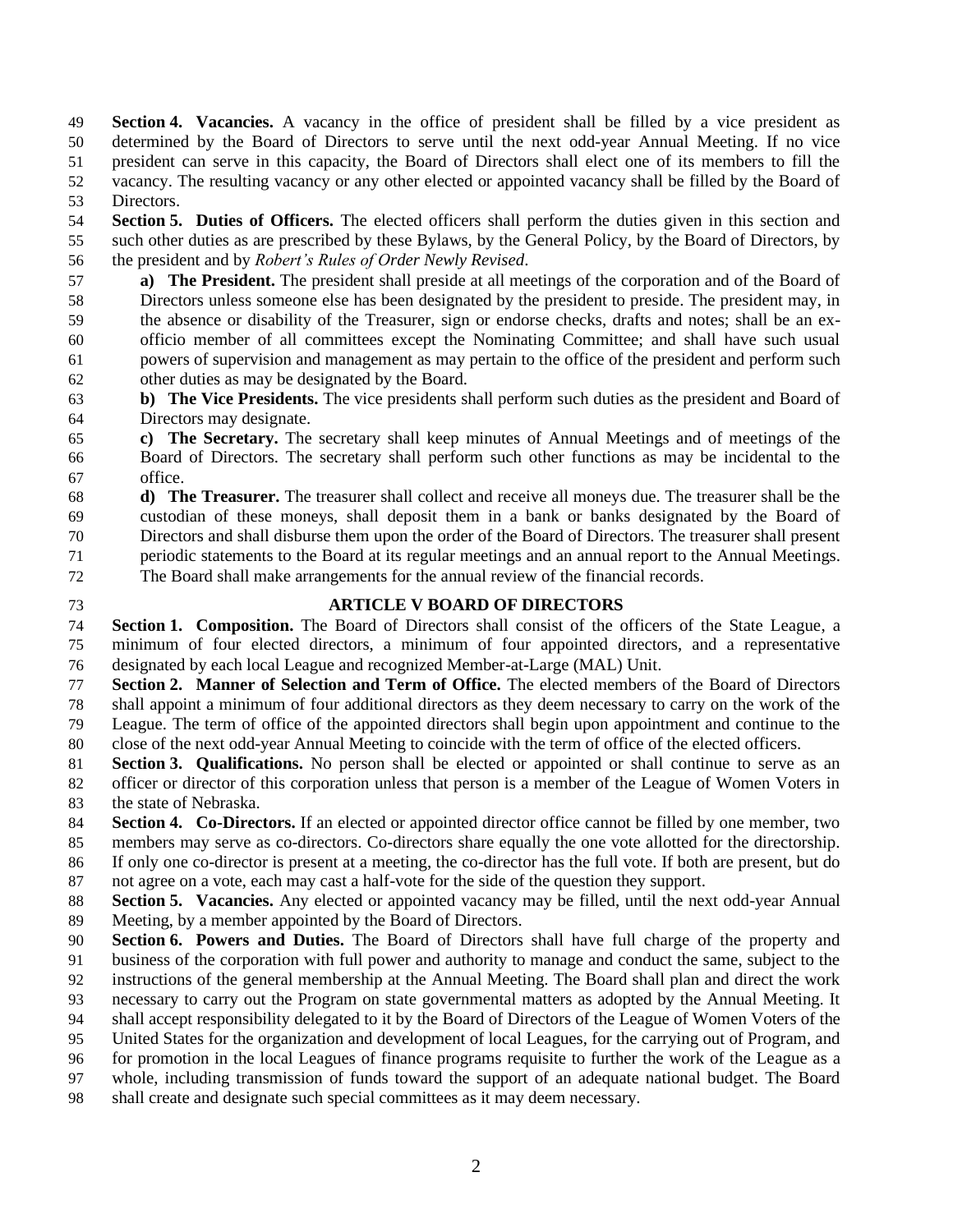**Section 7. Regular Meetings.** There shall be at least four regular meetings of the Board of Directors annually. The president shall notify each member of the Board of Directors of the time and place of all regular meetings. No action taken at any regular Board meeting attended by three-fourths of the members of the Board shall be invalidated because of the failure of any member or members of the Board to

receive any notice properly sent or because of any irregularity in any notice actually received.

**Section 8. Special Meetings.** The president may call special meetings of the Board of Directors and

 shall call a special meeting upon the written request of five members of the Board. Members of the Board shall be notified of the time and place of special meetings by telephone or e-mail at least six days prior to

such meeting.

### **Section 9. Quorum.** The quorum for a meeting of the Board of Directors shall be five including at least two of the elected officers.

**Section 10. Voting.** The Board of Directors shall be authorized to vote by mail or by electronic means

when it is deemed necessary. A vote related to funding shall be deemed necessary only when a member of

the Board of Directors or a standing committee seeks funds not already allocated to their program area, or

when a program and/or initiative is out of the purpose of their role/office. The electronic process shall use

a reply back verification for documentation that all members received the communication. If a quorum

shall vote on a question sent to all members of the Board, the vote shall be counted and shall have the

same effect as if cast at a meeting of the Board. The vote shall be made a part of the minutes at the next

117 meeting of the Board.<br>119 **Section 11. Manner** of **Section 11. Manner of Meetings.** Meetings may be held in person or by electronic means including but not limited to telephonic conferencing, video conferencing and e-mail. Telephonic and video

conferencing meetings shall be called, noticed and conducted in the same manner as in-person meetings.

If a meeting is held in person, board members may attend via electronic means.

# **ARTICLE VI EXECUTIVE COMMITTEE**

 The Executive Committee shall consist of the elected officers and shall meet at the call of the president

 when the deadline for a decision to be made cannot be met by an in-person or electronic meeting. The

 Executive Committee shall exercise such power and authority as may be delegated to it by the LWVNE

- Board of Directors. The Executive Committee shall keep regular minutes of its proceedings and shall report the same to the Board of Directors at its next regular meeting of the Board of Directors.
- 

# **ARTICLE VII COMMITTEES/ACTION TEAMS**

**Section 1.** There shall be a Budget-Finance Committee as described in Article IX, Section 2.

**Section 2.** There shall be a Bylaws Committee, appointed by the president, to review the bylaws

annually and at other times when needed. Proposed amendments are reported to the Board of Directors.

- The Committee is familiar with the LWVUS bylaws and the LWVNE General Policy. The Committee
- shall ensure that the Bylaws and General Policy are available to all Board members. The president fills
- any vacancies.
- **Section 3.** There shall be an Education Fund Committee as described in Article IX, Section 3.
- **Section 4.** There shall be an Endowment Fund/Investment Committee as described in Article IX, Section 4.

**Section 5.** The vice presidents, on-board directors and off-board directors may create committees/action 140 teams to carry out their duties.

 **Section 6.** LWVNE members who are not on the Board are encouraged to serve on the committees/action teams.

**Section 7.** Other committees/action teams may be appointed by the board as deemed necessary.

- **ARTICLE VIII RECOGNITION OF LOCAL LEAGUES AND MAL UNITS**
- **Section 1. Local Leagues.**
- **a)** Local Leagues are those Leagues which have been so recognized by the League of Women Voters of the United States.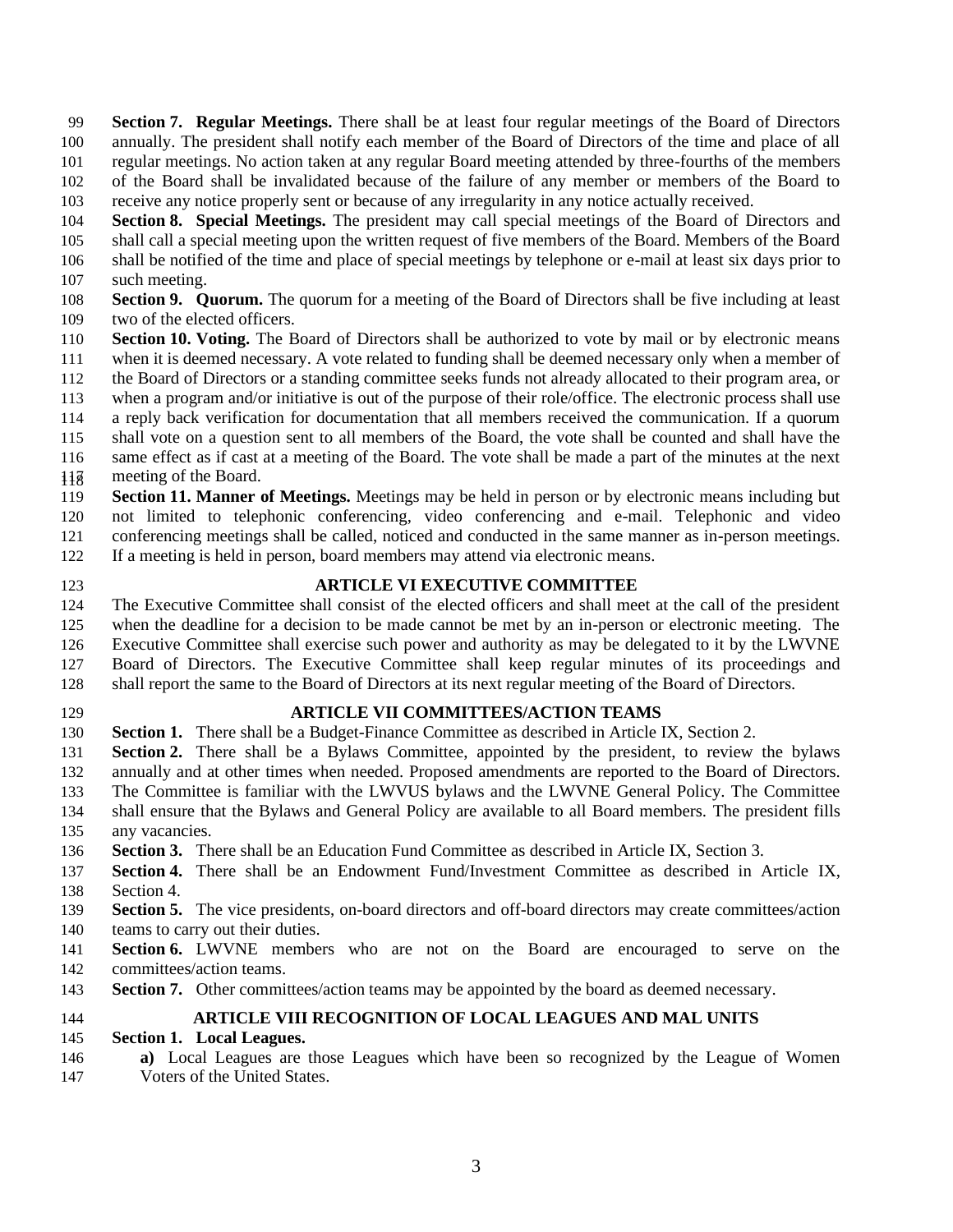- **b)** The Board of Directors shall recommend to the national Board that the national Board recognize as a local League any group of members of the League of Women Voters of the United States in any community within the state, provided the group meets recognition standards for local Leagues as adopted by the national Convention.
- **c)** In the event of recurring failure of a local League to meet recognition standards, the Board of
- Directors shall recommend to the national Board that the national Board withdraw recognition from
- the local League. All funds held by a local League from which recognition has been withdrawn shall be paid to the League of Women Voters of Nebraska.
- **Section 2. Members-at-Large.** All members of the League of Women Voters of Nebraska not enrolled in a local League or Member-at-Large (MAL) unit shall be members-at-large.

### **Section 3. Member-at-Large (MAL) Units.**

- **a)** Member-at-Large (MAL) units are those groups of Members-at-Large that have been so recognized by the League of Women Voters of Nebraska.
- **b)** The Board of Directors has responsibility for the establishment of new MAL units. For this purpose, the Board may organize a group of Members-at-Large in a community in which no local League exists and shall recognize the group as a MAL unit when it meets the guideline standards adopted by the Board of Directors.
- **c)** The Board of Directors shall withdraw recognition from a MAL unit for recurring failure to meet guidelines. All funds held by a MAL unit from which recognition has been withdrawn shall be paid to the League of Women Voters of Nebraska. Members of MAL units from which recognition has been
- withdrawn shall then be considered members-at-large.
- 

# **ARTICLE IX FINANCIAL ADMINISTRATION**

- **Section 1. Fiscal Year.** The fiscal year of the League of Women Voters of Nebraska shall commence on the first of April of each year.
- **Section 2. Budget-Finance Committee.** At the summer board meeting in odd years the president shall
- appoint a budget committee to advise the board on financial matters and to prepare the annual budget. The
- treasurer shall be an ex-officio member of the Budget Committee but shall not be eligible to serve as
- chair. Any vacancy shall be filled by a member appointed by the president to serve until the next odd-year summer board meeting.
- **Section 3. Education Fund Committee.** The president, secretary and treasurer serve on this committee.
- In addition, in odd years at the summer board meeting, two on-board directors are selected by the board to
- serve on this committee. This committee reviews grant proposals from local Leagues and/or participation
- of the state League in cooperative activities with other non-profit organizations. Proposals recommended
- for funding by the committee are forwarded to the Board of Directors for final approval by a vote taken at
- the following board meeting or by email as required by Nebraska Revised Statute 21-1895. Any vacancy
- shall be filled by a member appointed by the president to serve until the next odd-year summer board meeting.
- **Section 4. Endowment Fund/Investment Committee.** At the summer board meeting in odd years, three members shall be appointed by the board to serve on this committee in addition to the president and treasurer. The Committee shall provide a secure fund, with a reasonable return based on investments reflecting our written investment strategy, to provide for payment of the League's operating expenses and
- for special initiatives approved by the LWVNE Board of Directors. The committee shall select the chair.
- Any vacancy shall be filled by a member appointed by the Board of Directors to serve until the next odd-
- year summer board meeting.
- **Section 5. Budget.** The Board shall submit a budget for the ensuing year to the Annual Meeting for
- adoption. This budget shall provide for the support of the State League including a per member payment
- from the local Leagues. Members-at-large shall pay dues to the State League which shall include a Per
- Member Payment (PMP) to the League of Women Voters of the United States. A copy of the budget shall
- be sent to each local League president and each member-at-large at least 30 days in advance of the
- Annual Meeting.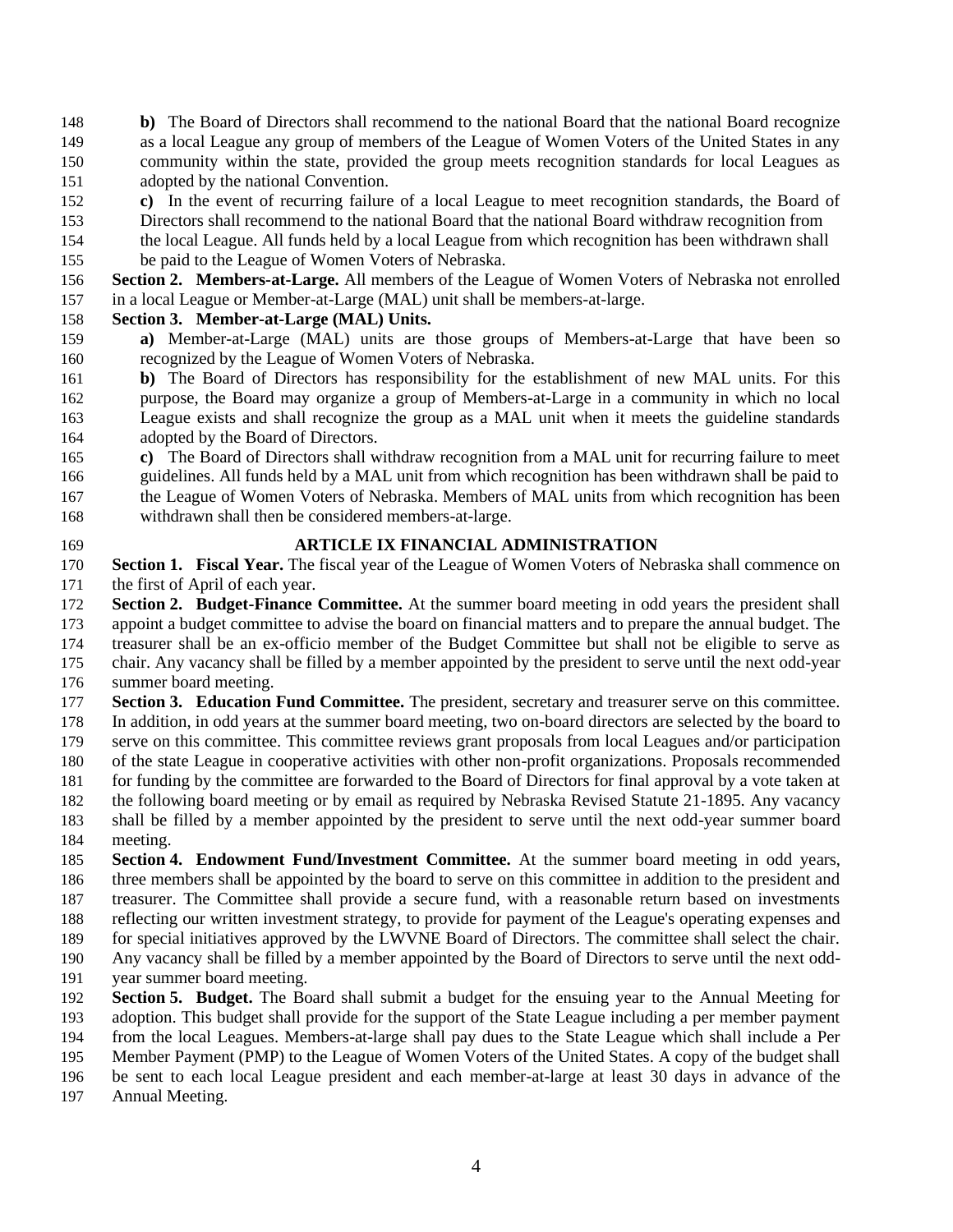**Section 6. Distribution of Funds on Dissolution.** In the event of the merger or dissolution of this corporation for any reason, all money and securities or other property of whatsoever nature which at the time is owned or under the absolute control of the corporation shall be distributed at the discretion of the board, or such other persons as shall be charged by law with the liquidation or termination of the corporation and its affairs; to any member organization of the League of Women Voters national organization, which is exempt under Section  $501(c)(3)$  of the Internal Revenue Code or the corresponding section of any future federal tax code; or if none of these organizations are then in existence or exempt under those tax provisions, then, at the discretion of the board, to another organization that is organized and operated exclusively for charitable and educational purposes and which has established its tax-exempt status under such designated tax provisions. Any such assets not so disposed of shall be disposed of by a Court of Competent Jurisdiction in Lancaster County, Nebraska, exclusively for such purposes or to such organizations as said court shall determine, which are organized and operated exclusively for such purposes.

### **ARTICLE X ANNUAL MEETING**

 **Section 1. Place, Date and Call.** An Annual Meeting of the League of Women Voters of Nebraska shall be held at a time and place to be determined by the Board of Directors. The president shall send a first call to the presidents of the local Leagues, chairs of MAL units and members-at-large not less than two months prior to the opening date of the Annual Meeting fixed in said call. Thereafter, the Board of Directors may advance or postpone the opening date of the Annual Meeting by not more than two weeks. A final call for the Annual Meeting made by the president shall be sent to the presidents of the local Leagues, chairs of MAL units and members-at-large at least one month before the Annual Meeting. The annual meeting may be held in person or by electronic means.

### **Section 2. Voting Body.**

- **a)** The voting body shall consist of members from local Leagues who are current in Per Member Payment (PMP) to LWVNE and members-at-large whose LWVNE dues are current, who are properly registered, and who are in attendance.
- **b**) No member shall vote in more than one capacity, and there shall be no proxy voting.
- **Section 3. Powers.** The Annual Meeting shall consider and authorize for action a Program, shall elect officers in the odd years, shall adopt a budget for the ensuing year, and shall transact such other business as may be presented.
- **Section 4. Quorum.** A majority of voting members in attendance shall constitute a quorum for the transaction of the business of the Annual Meeting provided that at least two local Leagues are represented, and, in addition, two elected officers and two on-board directors are present.
- **Section 5. Reporting.** It shall be the responsibility of the president of the League of Women Voters of Nebraska to report to the members, within 30 days after the Annual Meeting, all action taken at the Annual Meeting.
- 

### **ARTICLE XI NOMINATIONS AND ELECTIONS**

- **Section 1. Nominating Committee.** The Nominating Committee shall consist of five members, two of whom shall be members of the Board of Directors. The chair and two members, who shall not be members of the Board of Directors, shall be elected by the Annual Meeting in odd years.
- **a)** Nominations for these three positions shall be made by the current Nominating Committee. The other two members of the Committee shall be appointed by the Board of Directors immediately after 240 the Annual Meeting in odd years.
- **b)** Any vacancy occurring in the Nominating Committee shall be filled by the Board of Directors.
- The President of the League of Women Voters of Nebraska shall send the name and address of the chair of the Nominating Committee to the president of each recognized local League, chairs of MAL units and members-at-large.
- **Section 2. Suggestions for Nominations.** The chair of the Nominating Committee shall request, through the president of each local League, the chair of each recognized MAL unit and other members-at-large, suggestions for nominations. Suggestions for nominations shall be sent to the chair of the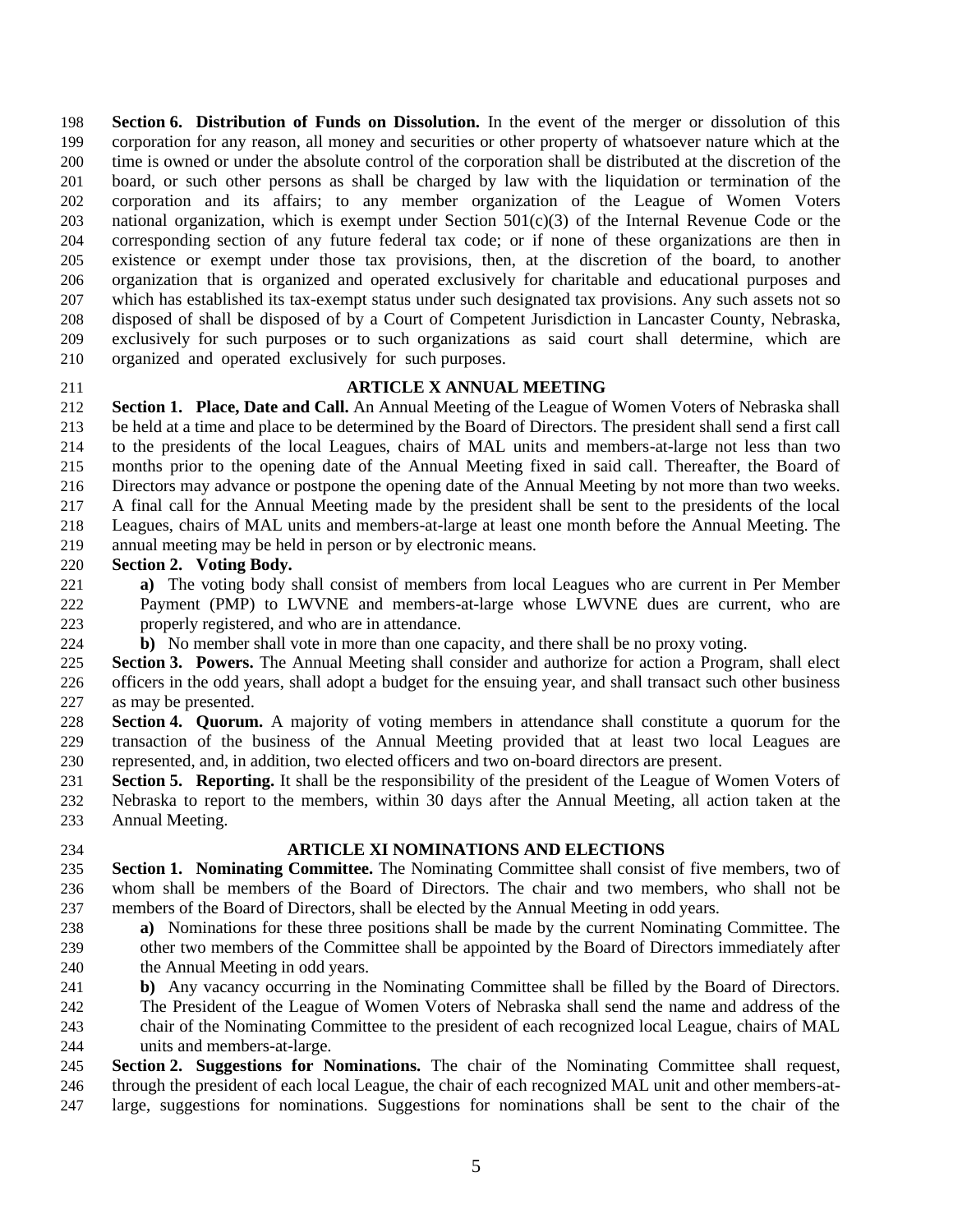248 249 Nominating Committee at least two months before the Annual Meeting. Any member may send suggestions to the chair of the Nominating Committee.

250 **Section 3. Report of Nominating Committee and Nominations from Floor at the Annual** 

251 **Meeting.** The report of the Nominating Committee of its nominations for officers, a minimum of 4

252 directors to be elected, and the chair and two members of the succeeding Nominating Committee

253 shall be sent to local Leagues, MAL units and members-at-large no later than one month before the

254 date of the Annual Meeting. The committee's report also can include suggestions for a minimum of 4

255 directors to be appointed by the board. Immediately following the presentation of the Nominating

256 Committee report, nominations may be made from the floor provided that the consent of the nominee

257 shall have been secured.

258 259 **Section 4. Election.** The election shall be by ballot, except that when there is but one nominee for each office, the vote may be by voice. A majority vote shall constitute an election.

260

### **ARTICLE XII PROGRAM**

**Section 1. Principles.** The governmental principles adopted by the national Convention and supported by the League as a whole, constitute the authorization for the adoption of Program. 261 262

**Section 2. Program.** The Program of the League of Women Voters of Nebraska shall consist of: 263

**a)** Action to protect the right to vote of every citizen. 264

**b)** Those state governmental issues chosen for concerted study and action. 265

266 **Section 3. Annual Meeting Action.** The Annual Meeting shall act upon the Program using the following procedures: 267

268 **a)** Local League boards and MAL unit committees may make recommendations for a Program to

269 the Board of directors at least two months prior to the Annual Meeting.

- 270 271 272 273 **b)** The Board of Directors shall consider the recommendations and shall formulate a proposed Program of recommended and non-recommended proposals, which shall be submitted to the local League Boards, MAL units and members-at-large at least one month prior to the Annual Meeting.
- 274 275 276 277 **c)** Recommendations for changes submitted in writing by local League Boards and MAL unit committees and received by the Board of Directors at least two months before the opening of the Annual Meeting shall be considered by the Board prior to the Annual Meeting at which time the Board may change the proposed program.
- 278 279 **d)** A majority vote shall be required for the adoption of the Program proposed by the Board of Directors.

**e)** Any recommendation for the Program submitted to the Board of Directors at least two 280

months before the Annual Meeting, but not recommended by the Board, may be adopted by 281

the Annual Meeting provided consideration is ordered by a majority vote and the proposal for 282

adoption receives a majority vote. 283

284 **Section 4. Member Action.** Members may act in the name of the League of Women Voters of Nebraska only after receiving requested authorization to do so by the President or their designee of the 285 League of Women Voters of Nebraska. 286

287 **Section 5. Local Leagues or Member-at-Large (MAL) Unit Action.** Local Leagues or MAL

units may take action on state governmental matters only after receiving requested authorization to do so 288

289 by the President or their designee of the League of Women Voters of Nebraska. Local Leagues or

MAL units may act only in conformity with, or not contrary to, the positions taken by the League of 290 Women Voters of Nebraska. 291